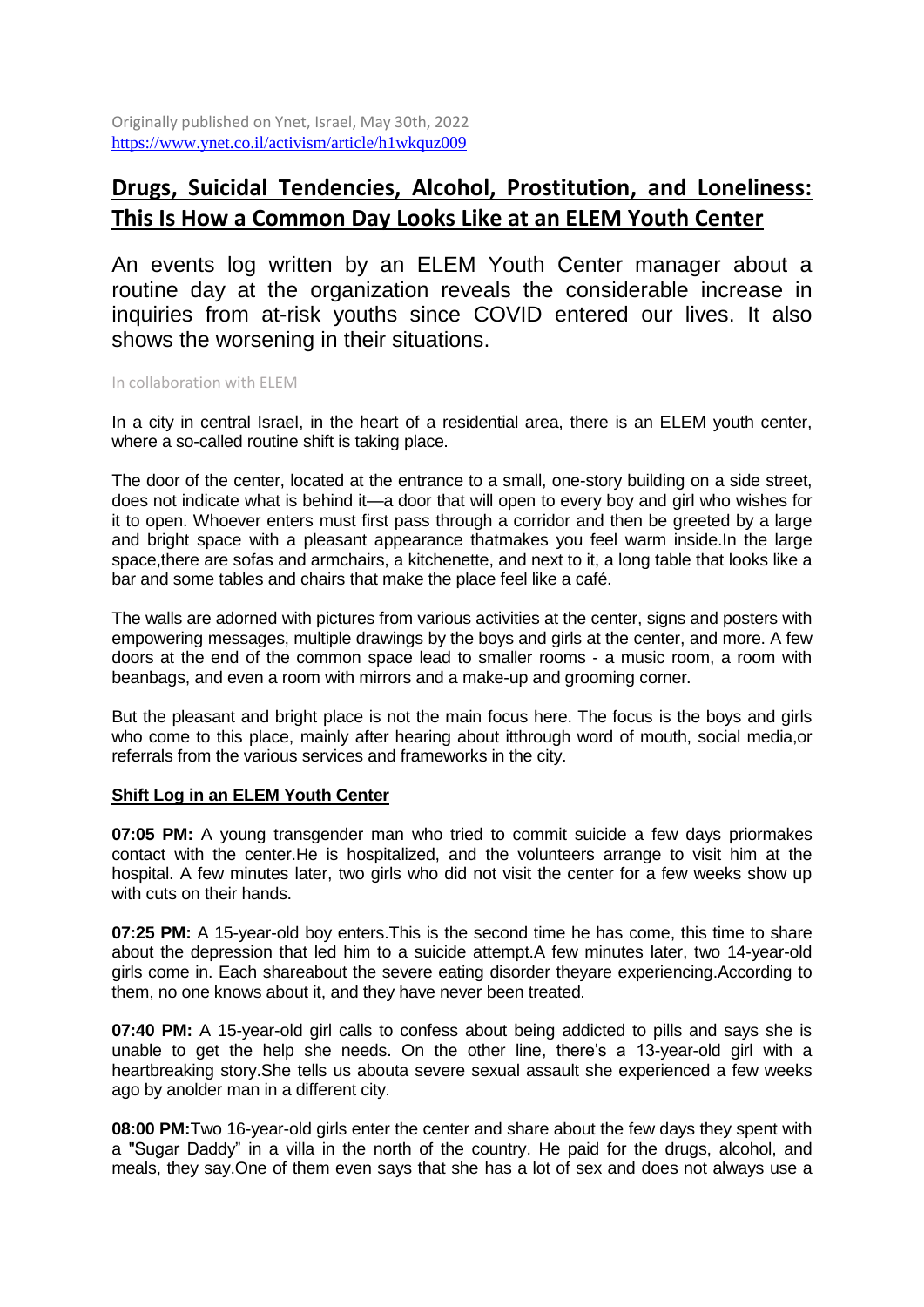condom, and the other shares that she has experienced some assaults in the past and says she will share more later on.

**08:45 PM:** Another difficult phone call. This time it's a young man who has been usinghard drugs heavily in the past year.He calls the center while experiencing a post-trauma attack while under the influence of mixed substances .These are heartbreaking moments .The young man cries bitterly, agitated; hewants to talk and get urgent help.

**09:30 PM:**Another girl who has not yet turned 18 arrives and tellsus about the frequent use of heavy drugs and a great sense of dependence. Another boy and girl sit with one of the volunteers and make a long list of drugs and substances they experimented with during COVID. The two make it clear that they continue using drugs at least twice a week.

**09:55 PM:**A16-year-old girl shared with a volunteer an exciting and humorous piece she wrote about her hospitalization experience in a psychiatric ward and coping with various mental difficulties.

**10:25 PM:**A conversation with a 19-year-old woman about the need for treatment for a recent sexual assault she experienced and has since significantly deteriorated mentally. Also, a young man who's about to be admitted to a rehab facility in a few days approaches each staffmember to say goodbye. He loves to take pictures, so he is offered to do a photo exhibition here at ELEM's Center once he returns. The photos will express his emotional experiences and the rehab process.The shift is almost over.

**11:05 PM:** A group of boys and girls from the center sit on a nearby bench to "wait out the night."

**11:59 PM:**Another shift at ELEM ended.

All the cases are real, but the details have been obscured for obvious reasons. The sacred work done in the twenty-three ELEM youth centers scattered throughout the countryhas been going on every day, at all hours, for decades. But even ELEM veterans do not remember such a sharp increase in the number of referralsas in the past year. The cause is clear to everyone: the COVIDcrisis period that hit teenagers across the country the hardest. Boys and girls struggle to recover from the acute loneliness and changesin the familiar frameworks imposed on them for such a long time during the COVID lockdowns.

ELEM's youth centers operate on weekdays in the afternoons and evenings. Each center assists dozens of teens daily, young men and women aged 12-18. Each shift is led by ELEM workers and volunteers.

## **"The Youth Was Left Behind"**

"We are currently in a post-COVID time wheresociety is going back to normal, but at the same time, the youth is having a tough time going back to normal," explains KerenNaor, Head of ELEM's Youth Centers Field. "Unfortunately, teens who were completely normative before COVID are now in extreme situations of alcohol consumption, drug use, having a hard time returning to school, and they experience various social difficulties. This is the alarming reality we face daily in various youth centers around the country."

R. is a manager of an ELEMyouth center. He has seen the increasing distress in front of his very eyes. He's also the one whoclearly and painfully described the shift mentioned above. "Since the COVID crisis, the "risk pool" has greatly expanded,"he says. "In fact, it would be very surprising for me to meet an average boy who is not currently at any risk. At the end of